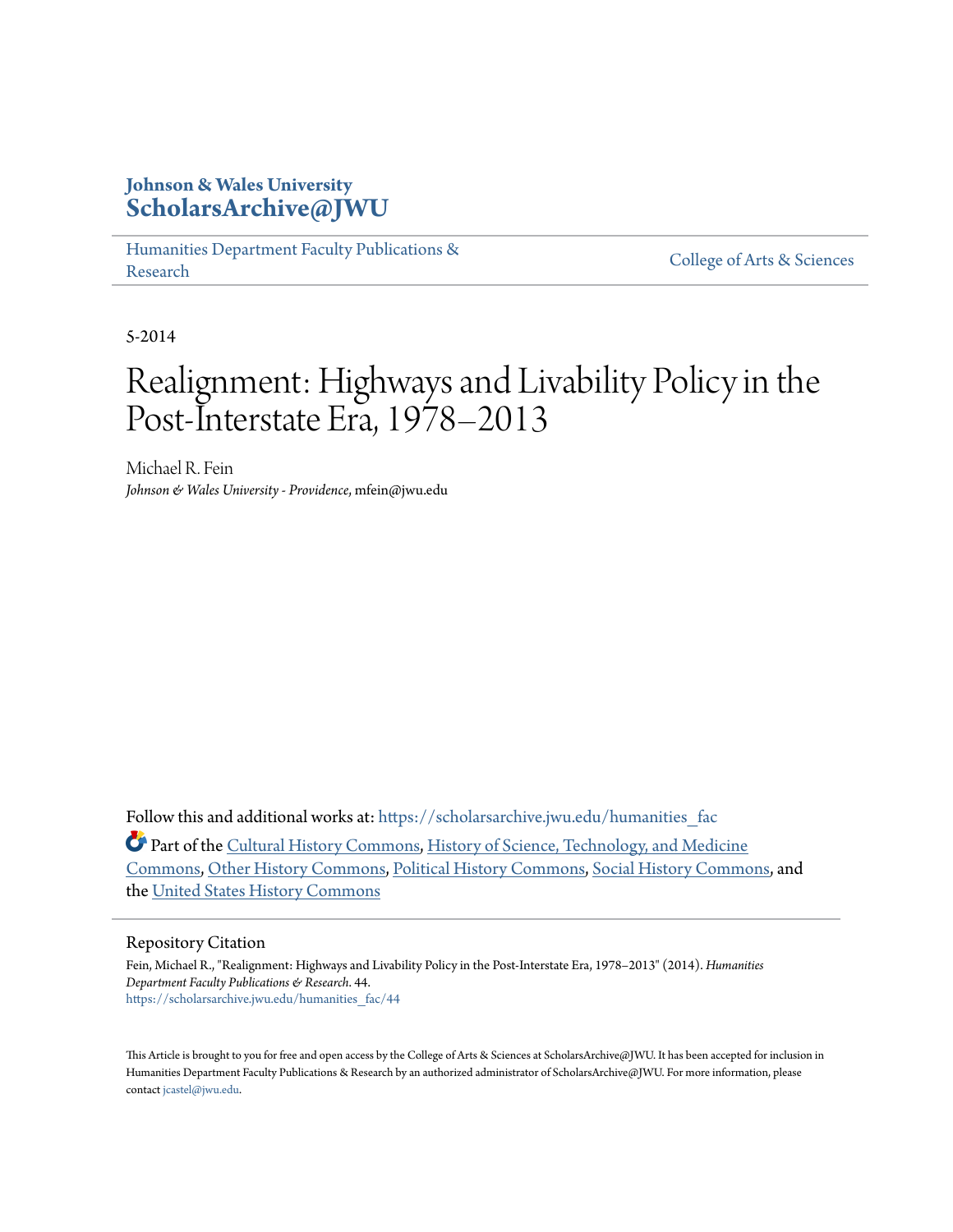# Realignment: Highways and Livability Policy in the Post-Interstate Era, 1978–2013

[Accepted for pubilication by the *Journal of Urban History*, forthcoming, Sept 2014]

# Michael R. Fein

## **Abstract**

While federal policy makers have pursued "livable" communities since the late 1970s, they have rarely agreed on precisely what "livability" entailed and how best to achieve it. When U.S. Secretary of the Department of Transportation Ray LaHood promised in 2009 to make livability the hallmark of an ambitious interagency partnership with the Department of Housing and Urban Development and the Environmental Protection Agency—and, in the process, to undo long-standing patterns of autodependency—it appeared that LaHood was poised to shift American transportation policy in a bold new direction. And yet other policies, such as those that govern the alignment of highway interchanges serving super-regional shopping malls, continued to promote the dominance of highway-driven economies. This article demonstrates how the failure to confront historic development patterns fostered by the Interstate highway system undermined LaHood's campaign for livable communities.

#### Keywords

Interstate highways, livability policy, highway interchanges, land use policy, highway economies, urban planning, shopping malls, transportation history

In June 2009, U.S. Secretary of the Department of Transportation (DOT) Ray LaHood unveiled a new Sustainable Communities program devoted to the pursuit of "livability." Partnering with the Department of Housing and Urban Development (HUD) and the Environmental Protection Agency (EPA), LaHood pledged that new principles of "livability" would guide future interagency projects. In meeting livability goals, federally sponsored projects would offer economical transportation choices, promote public health and clean energy, diminish pollution, and even reduce dependence on foreign oil. These guidelines, the reasoning went, would encourage local political leaders and planners to pursue development characterized by walkable neighborhoods, accessible transit, and safeguarded landscapes. In short, as LaHood explained, livability meant "being able to take your kids to school, go to work, see a doctor, drop by the grocery or post office, go out to dinner and a movie, and play with your kids at the park—all without having to get in your car."

Such language proved intensely polarizing. Those on the right, such as Heritage Foundation Fellow Ronald D. Utt, attacked LaHood's ideas as evidence of President Barack Obama's support for "social engineering schemes." *Newsweek* writer George F. Will labeled LaHood the "Secretary of Behavior Modification." Meanwhile, those on the left, such as Sustainable Cities director Kaid Benfield, hoped LaHood's ideas signaled an end to a half-century of nearly single-minded commitment to American automobility and metropolitan decentralization.<sup>2</sup> And others, including Greg Cohen, president of the American Highway Users Alliance, found the concept of livability simply too imprecise to measure the efficacy of proposed transportation projects. Like its conceptual cousin, "sustainability," it seemed like a humpty-dumpty word, used to mean whatever its speaker wished it to mean.<sup>3</sup>

From any vantage point, LaHood's vision of the "livable" community was far reaching. First, it involved bridging the bureaucratic divides imposed by multiple federal agencies, including HUD, DOT, and the EPA. These three agencies were established between 1965 and 1970 as part of major executive reorganizations, designed to coordinate national policies related to urban housing, transportation, and environmental protection. As cabinet-level agencies, they constituted an improvement over the old, fragmented patterns of issue advocacy that made it difficult for the Executive Office to balance various transportation programs, address the interrelated causes of pollution, or pursue the broad "health of cities" goals that had languished in HUD's predecessor agencies. But these new departments also fostered disconnected "silos" of expertise, authority, and institutional interests, as when President B. Lyndon Johnson decreed that urban mass transit belonged not to HUD but to the DOT. As a result, Johnson's decision pitted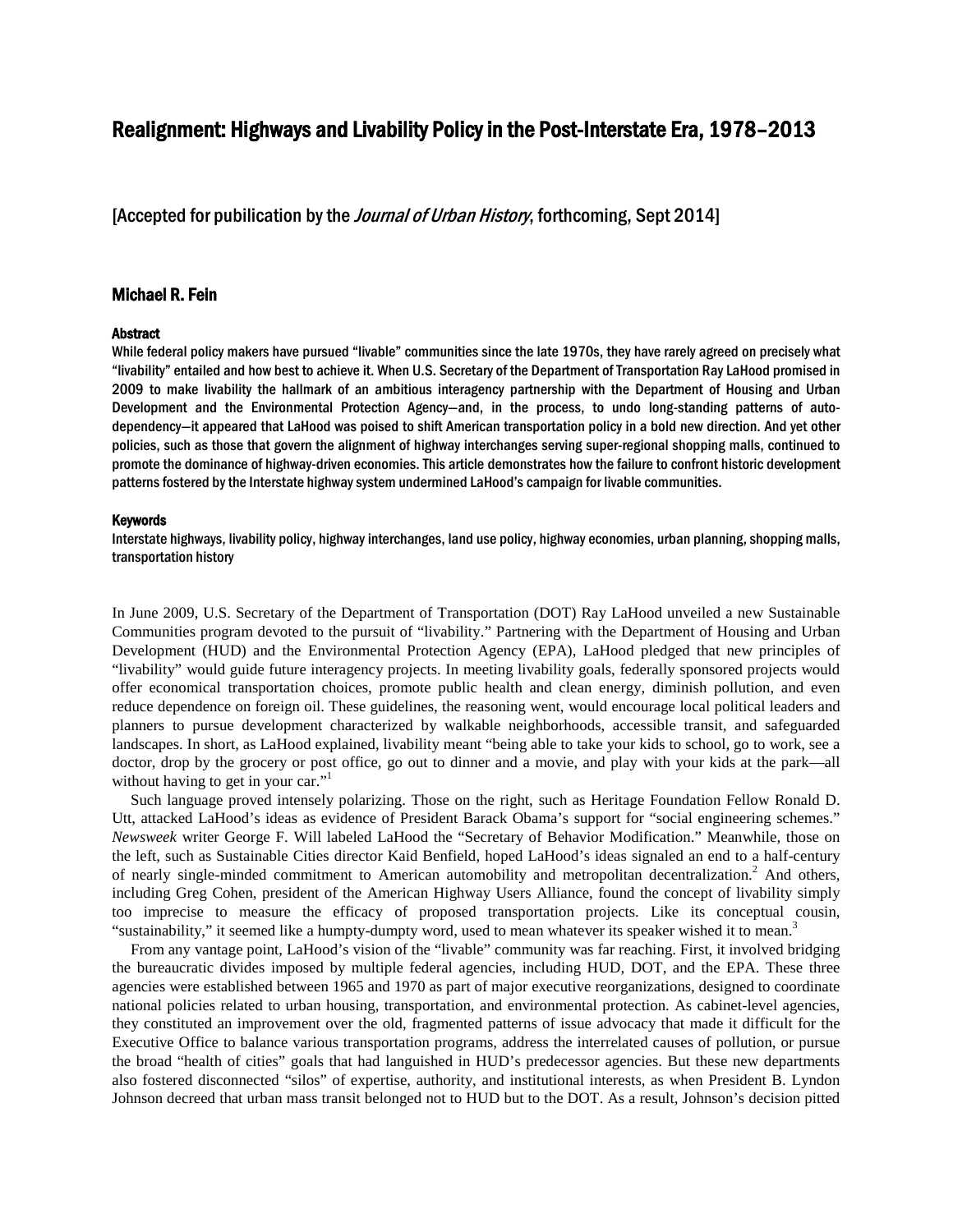transit backers against those involved in highways, aviation, and heavy rail in an unevenly matched competition for federal resources. LaHood's pursuit of an interagency livability initiative sought to reorder these institutional arrangements. What is more, he sought to realign the goals of the DOT by reducing automobile dependency, encouraging centralization rather than sprawl, and supporting local rather than regionally oriented development and mobility.

While it is too soon to assess the full consequences of LaHood's policy, several points are clear. First, the effort of top DOT officials to position livability within a historical policy continuum revealed the instability of "livability" as a crisply definable—and thus meaningfully achievable—transportation policy initiative.<sup>4</sup> Simply put, LaHood's program lacked a usable past; without it, his pursuit of livability remained vulnerable to the critique that it was, at best, illusory and, at worst, revolutionary. Second, an examination of long-standing highway policy commitments highlights the challenges in any realignment of federal transportation policy. Since the passage of the Federal-Aid Highway Act of 1956, Interstate highways had been the centerpiece of U.S. transportation policy. Federal and state road engineers drew on the dedicated revenue of the Highway Trust Fund to consistently promote the interests of motorists and truckers, the groups who primarily financed Interstate construction. Those interest groups, engineers argued, sought unfettered movement with minimal regard for the built and natural environments.<sup>5</sup>

Working toward walkable, local-oriented, human-scale, "livable" communities and economies entailed a rejection of the regionally oriented commercial and commuting patterns fostered by the Interstates.<sup>6</sup> Realigning these long-standing DOT priorities would prove no easy feat. Since the end of World War II, a host of overlapping public policies had produced a deep-rooted legacy of auto-dependency. Then, in the late twentieth century, developers and road engineers' support for new highway interchange development extended this legacy through a sweeping reconfiguration of urban and suburban landscapes.<sup>7</sup> By contrast, livability initiatives lacked precisely the elements that made Interstate construction such a powerful force for change since the 1950s: political consensus, long-range planning capacity, bureaucratic autonomy and centralization, and a dedicated revenue stream.<sup>8</sup>

## Defining Livability

Following LaHood's announcement of the new partnership, top officials at the Federal Highway Administration (FHWA), a DOT agency, began to compile case studies of transportation projects that met livability goals. Seeking to temper any controversy surrounding LaHood's anti-automobility rhetoric, a 2010 FHWA webinar announced that the pursuit of livability "has been a national initiative before." The report cited President Jimmy Carter's "Livable Cities" program and President Bill Clinton's "Building Livable Communities" program, and sought to position Obama's "Livability Initiative" (and its Interagency Partnership for Sustainable Communities) as building upon this legacy.<sup>9</sup> But these claims that the new livability goals fell neatly within the historical continuum of American transportation policy rested on weak evidence.

Launched in 1978, Carter's program cost \$15 million over two years. Meagerly financed at a time when the federal government was spending \$7.5 billion annually on Interstate highways, Livable Cities had little impact on and little to do with FHWA policy.<sup>10</sup> Instead, Livable Cities operated as a partnership with the National Endowment for the Arts to fund community-based arts programs, with scant attention paid to urban transportation planning.<sup>11</sup> The program was cut during President Ronald Reagan's administration, and then resuscitated a decade later as Clinton's "Building Livable Communities Program." In the late 1990s, Vice President Albert Gore encouraged FHWA officials to pursue livable cities by linking transportation and land-use planning, combating sprawl, and reducing greenhouse gas emissions. But in practice, the programmatic emphasis fell on the preservation of green spaces and park land, rather than on a major realignment of transport, housing, and environmental policy.<sup>12</sup> All in all, LaHood's campaign lacked a firmly established history and constituency.

Though late twentieth-century urban transportation policy occasionally nodded toward the promotion of livable communities, policy makers appeared to be aiming at a moving target: Was it the city as cultural center that needed to be preserved? Was it urban parks and trees that made cities livable? Either way, there was little evidence to suggest that policy makers in any administration—Carter's, Reagan's, or Clinton's—were prepared to deviate from their positions on spatially neutral urban and economic policies. To them, the federal government's task was to promote national economic growth, while remaining impartial as to where that growth occurred. None of the predecessor programs to LaHood's livability initiative had sought to displace the centrality of the automobile in U.S. transportation policy. Nor did any of these earlier programs seek to undo, in any meaningful way, decades of federal urban and economic policies that supported Interstate highways over transit, metropolitan decentralization over the compact community, the suburbs at the expense of the inner cities, or regional shopping destinations at the expense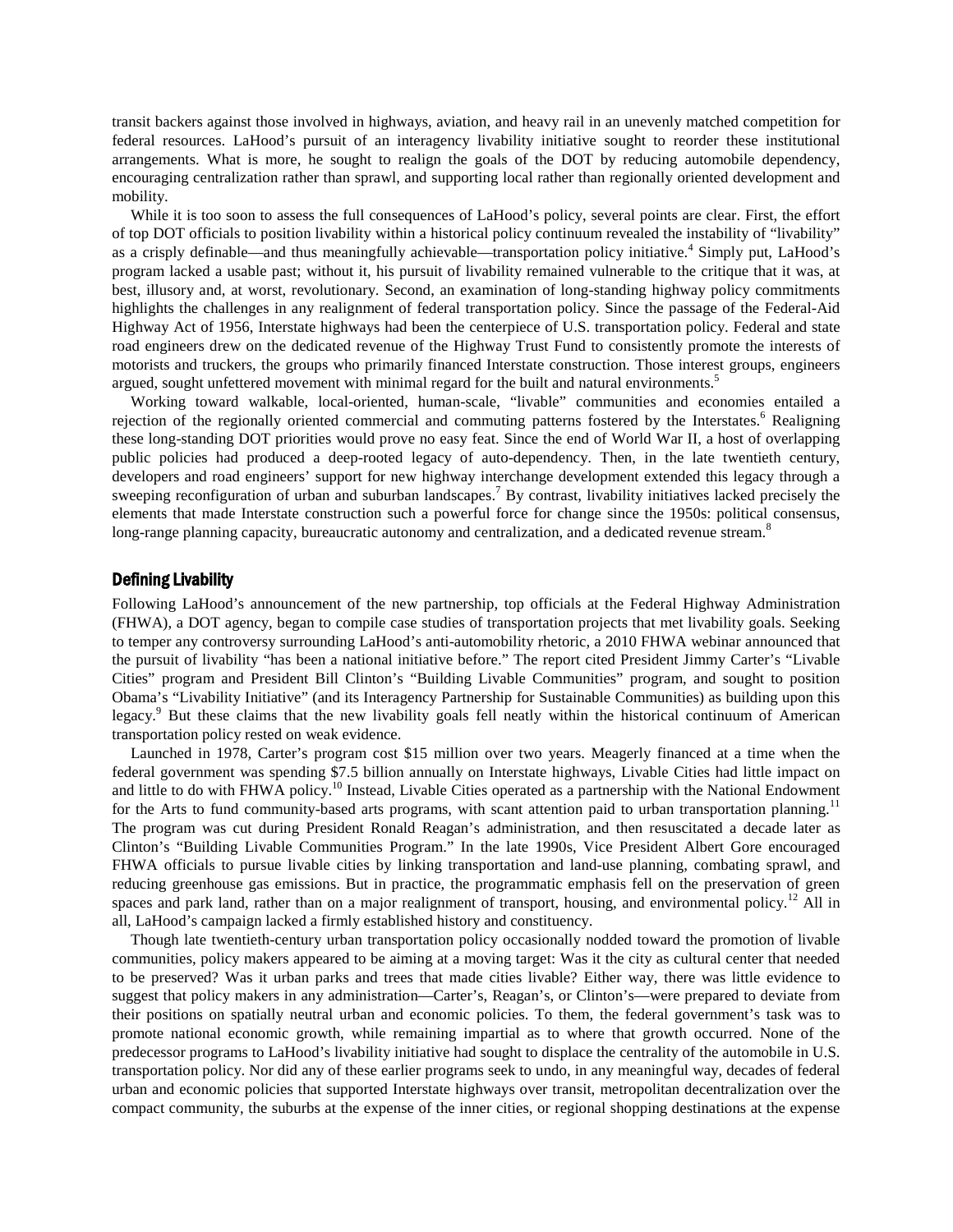of historic downtowns. In all, these earlier programs marked inadequate interventions, modest initiatives that did not indicate any real departure from federal urban policies that ignored the inherited city as a singularly valuable resource.<sup>13</sup> In formulating each of these initiatives, right up to LaHood's, no one seemed to take account of the weight and authority that developers and builders brought to shaping the priorities of urban highway planning and politics.<sup>14</sup>

In part, LaHood's difficulty in pursuing livability as a policy initiative reflected the challenges in articulating a definitive meaning of the term. As the Dutch political historian Harm Kaal explains, livability has been an idea that captivated policy makers, and, in the American context, has resulted in a proliferation of efforts to measure and rank the most and least livable cities in the nation. In this way, it captured a diverse array of statistics—everything from crime rates to pollen levels—and reflected as well the peculiar American insistence on mapping the imperatives of competitive advantage and commercial dominance onto every aspect of human life.

But livability was also a normative concept that was useful not only to depict, but to shape, reality. As early as the 1950s, it was employed by rural geographers seeking to fend off depopulation in the Dutch countryside. In subsequent decades it was used throughout Europe and the United States in pursuit of such varied goals as public art and green spaces, access to public services and infrastructure, high levels of employment, as well as vital, diverse, and compact communities.<sup>15</sup> So long as livability meant whatever authors and politicians wished it to mean, the pursuit of livable communities remained as elusive as its definition.

We should not insist on a fixed, crystallized definition of livability. We must, however, remain sensitive to the difficulties imposed by these ambiguities. The more fundamental problem, however, relates to the depth of support for policies (or the absence of policy) that work at cross-purposes to the goals of livability. By way of illustration, I will focus on one area of transportation policy making—the siting of interchanges—and the impact of this policy on the patterns of work, commerce, and residency that are so integral to modern definitions of the livable community.

# Interchanges, High-Speed/High-Volume Travel, and Regional Commerce

In 1978, as Carter's ill-fated Livable Cities Program began, officials at the Pyramid Companies—which would soon grow into the largest mall developer in the northeast—set their sights on Guilderland, New York, situated just southwest of Albany, at the intersection of two major Interstate highways, the New York State Thruway and the Northway (I-87). Established in 1968 by Syracuse entrepreneur Robert Congel, Pyramid Companies opened its first mall in Saratoga in the mid-1970s and more than a dozen others over the next decade.<sup>16</sup> A key player in this second wave of super-regional mall construction, Congel recognized the new development opportunities afforded not just by an expanding base of suburban consumers but also by the new nodes commercial development brought into being by high-speed, high-volume, long-haul highway travel. Aware that the Capital region was served by only one major shopping center, built in 1966, Congel eyed Guilderland for new development specifically because of its location at a major arterial junction.<sup>17</sup>

Congel proposed to construct a massive new mall called "Crossgates," an intentional reference that simultaneously identified the regional retail destination *and* the juncture of the two massive Interstates. The projected mall was also situated at the heart of the historic African American Rapp Road community. In her history of Rapp Road, Jennifer Lemak details how public hearings held by the town zoning board in July 1981 "turned ugly" as residents spoke out four to one against the mall developers. Residents worried about traffic, noise, pollution, and the threat to Pine Bush, the neighboring old growth woodlands. They also feared the taking of residential land that had belonged to a black settlement dating to the 1920s, when William Toliver, a Pentecostal minister, sought a "place in the country" where a religious community of black migrants from Mississippi might take root.<sup>18</sup> First with the arrival of the New York State Thruway in 1954, and later with the 1971 construction of the Washington Avenue Extension, clear features of urbanity appeared within a quarter-mile of the formerly rural Pine Bush community that residents had nicknamed "the Holy Land." By the end of the 1970s, having viewed aerial photographs of the area within the vicinity of the highway interchange, Congel announced that Pyramid Companies planned to construct a major regional mall on the site of the ecologically vulnerable Pine Barrens and the historically significant Rapp Road community. Defenders of both were unable to turn back an aggressive multimillion-dollar corporation, and Congel opened Pyramid's Crossgates Mall in 1984.<sup>19</sup> [See Figure 1]

As historian Roger Biles points out in his book on federal urban policy, Carter administration officials offered minimal aid for the preservation of cities as cultural centers; those same officials offered less support to geographically peripheral and historically disenfranchised and underrepresented communities seeking to guide their own future development. During the Reagan years, urban policy continued to be built around the notion that private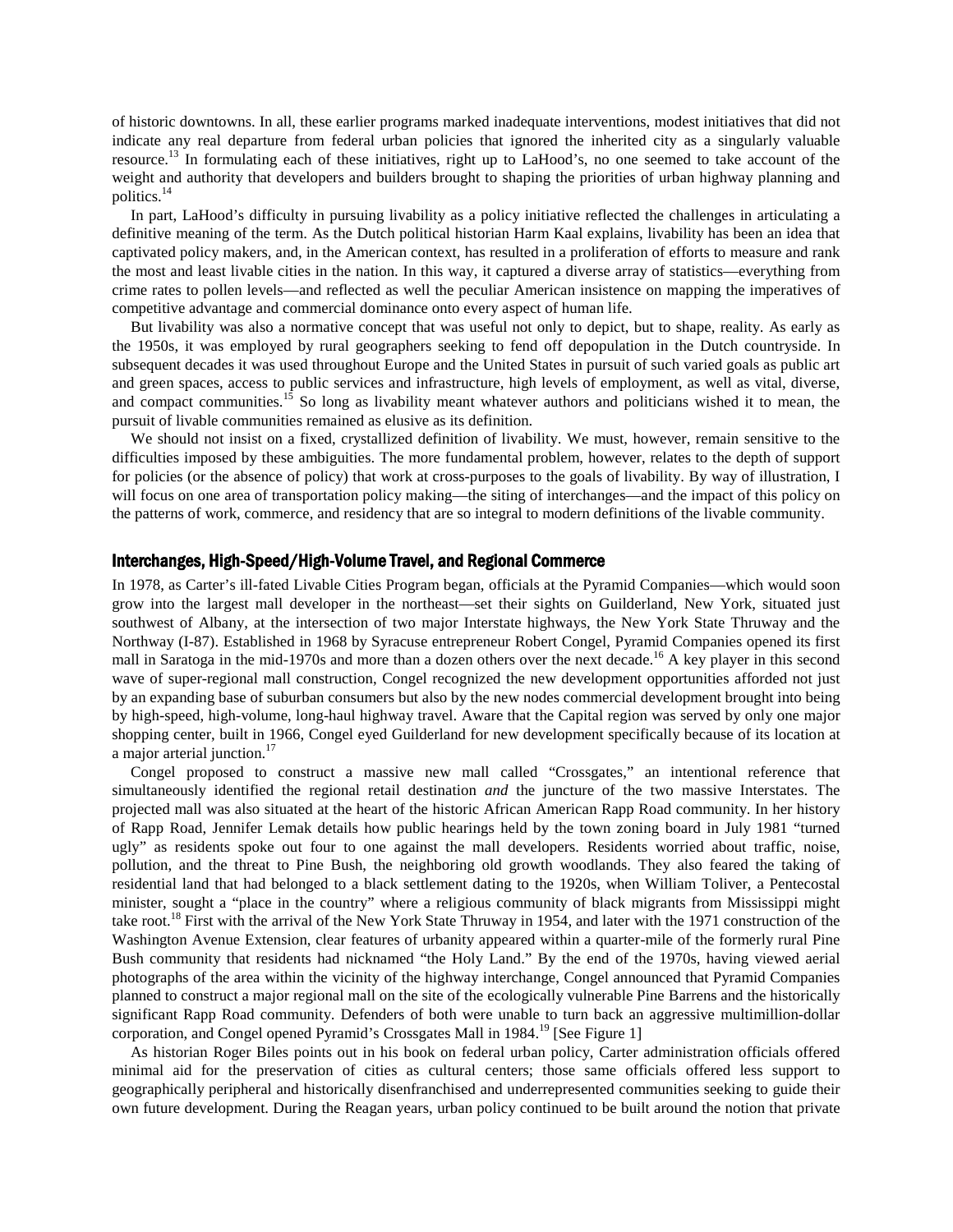investors such as Congel should dictate the pace, trajectory, and location of economic growth.<sup>20</sup> Congel's success suggests that Pyramid Companies was able to thrive in this environment that privileged the interest of private capital over the protestations of local residents who asserted the imperatives of their own livable communities. And corporate leaders had public help: following construction of the mall, engineers at the New York State Thruway Authority realigned a dedicated I-87 "Crossgates Mall" interchange so that travelers could glide off the exit ramp *directly* into the Crossgates Mall parking lot.<sup>21</sup> In 2013, the mall website boasted that "one can come from Buffalo, Montreal, New York City and Boston without hitting a traffic light."<sup>22</sup> While Rapp Road residents lamented the changes to their community, public officials and private developers understood equally well that regional mobility and regional commerce went hand in hand.

In the mid-1990s, while the Clinton administration promoted its "Building Livable Communities Program," Pyramid was in the midst of a financing a major expansion of Crossgates Mall, and its public relations team now boasted 1.7 million square feet of retail space and 20 million annual visits. The enlarged mall further isolated the Rapp Road community and diminished opportunities for effective transit service to surrounding areas. Authors of a traffic study conducted in October 2010 noted that under the current configuration, mall employees arriving via mass transit were forced to utilize the Washington Avenue Extension *on foot* to gain access to the mall, despite the fact that, as an expressway, state law prohibited its use by pedestrians.<sup>24</sup> In this example, we can see that the Interstate highway interchange and the mall that emerged alongside it embodied a set of policy choices that were and remained antithetical to the goals of livability. This contrast is evidenced by the extension of regional shopping habits, the destabilizing of local (and, in this instance, historically black) communities, the absence of compact, walkable and transit-oriented development, and the increase in vehicle miles traveled necessitated by these choices. As the Pyramid Company's literature promised, its malls' successes were based on volume-driven, retail domination, with 187 million annual visits to all Pyramid-owned malls. [See Figure 2]

Of course, highway travel has always been essential to mall success, tying Americans' "love affair" with the automobile to what Jeffrey Hardwick terms their "love affair with consumption." Pioneering mall designer Victor Gruen claimed in 1948 that "the real shopping center will be the most profitable type of chain store location yet developed, for the simple reason that it will include features to induce people to drive considerable distances to enjoy its advantages."<sup>26</sup> As historian Lizabeth Cohen details in her analysis of postwar consumption, developers presented shopping malls as a "rational" response to the consumer demand posed by new suburbanites and facilitated by newly constructed Interstate highways. Situated within vast asphalt parking lots, these oases of consumption brought a new level of private management and commercial homogenization to the retail experiences that were formerly the province of diverse downtown shopping sectors.<sup>27</sup>

Ultimately, though, the success of mall developers' challenge to central business districts and market towns rested on their ability to transform the very nature of "centrality." Whereas once a crossroads indicated a commercial center, retail-based property managers now characterized the traffic signal as a threat to the uninterrupted mobility that increasingly defined the spatial geometry of twenty-first-century commerce. And yet, as historian Christopher Wells explains in *Car Country*, such an outcome was not inevitable. Rather, such landscapes were the product of interlocking policy decisions—from local zoning ordinances to the federal tax code to highway finance schemes—that channeled development to critical interstate junctures along the urban periphery.<sup>28</sup> The result was a new highway economy, in which the high costs of auto-dependency were increasingly embedded.

If the goal of contemporary livability policies is to reduce these costs, then Interstate highway interchanges are critical to this analysis, since they serve the kind of regional economic development that undermines more compact patterns of commerce, work, and residency. Even at the dawn of the Interstate-era, no one doubted the capacity of interchange siting decisions to reconfigure economic development. In 1966, a series of Pennsylvania State University studies examined borough and township supervisors, managers, and council members' opinions toward land use and planning policy around highway interchanges. More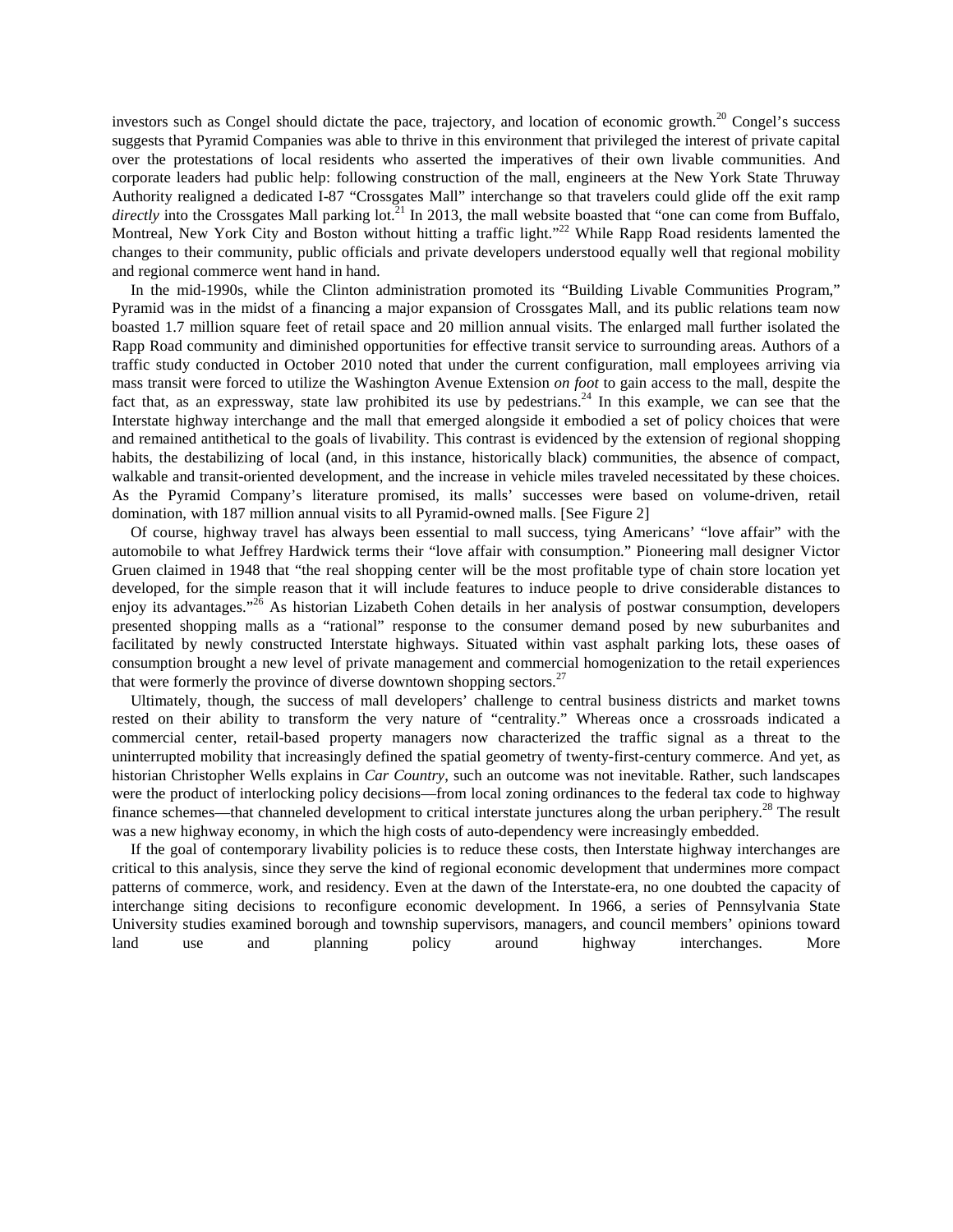

Figure 1. Crossgates Mall. I-90 (topmost arc); Washington Avenue Extension (U-shaped Expressway, above); I-87 (right); U.S. Route 20 (below). Note: The Rapp Road community is located between the mall and Washington Avenue Extension.23



Figure 2. Pyramid Companies: Domination through Volume.25

than 90 percent of those surveyed approved of the choice of location for the newly constructed interchanges, and just as many considered it "desirable" for "the local government to take part in decisions affecting that growth and development" sparked by these new transportation corridors. But respondents balked when it came to advocating direct "government control." For example, when respondents were asked if they supported a statement indicating that land use should be determined by the individual property owner, rather than zoned as commercial, industrial, or residential, a startling 44 percent agreed. And when asked whether they had ever "publicly voiced an opinion either for or against planning in their respective communities," only 36 percent had done so. At a time when the Interstate Highway System appealed to many as a way of linking communities through national infrastructure, these studies confirmed that local officials saw proximity to highway interchanges as critical to economic growth. And, yet, local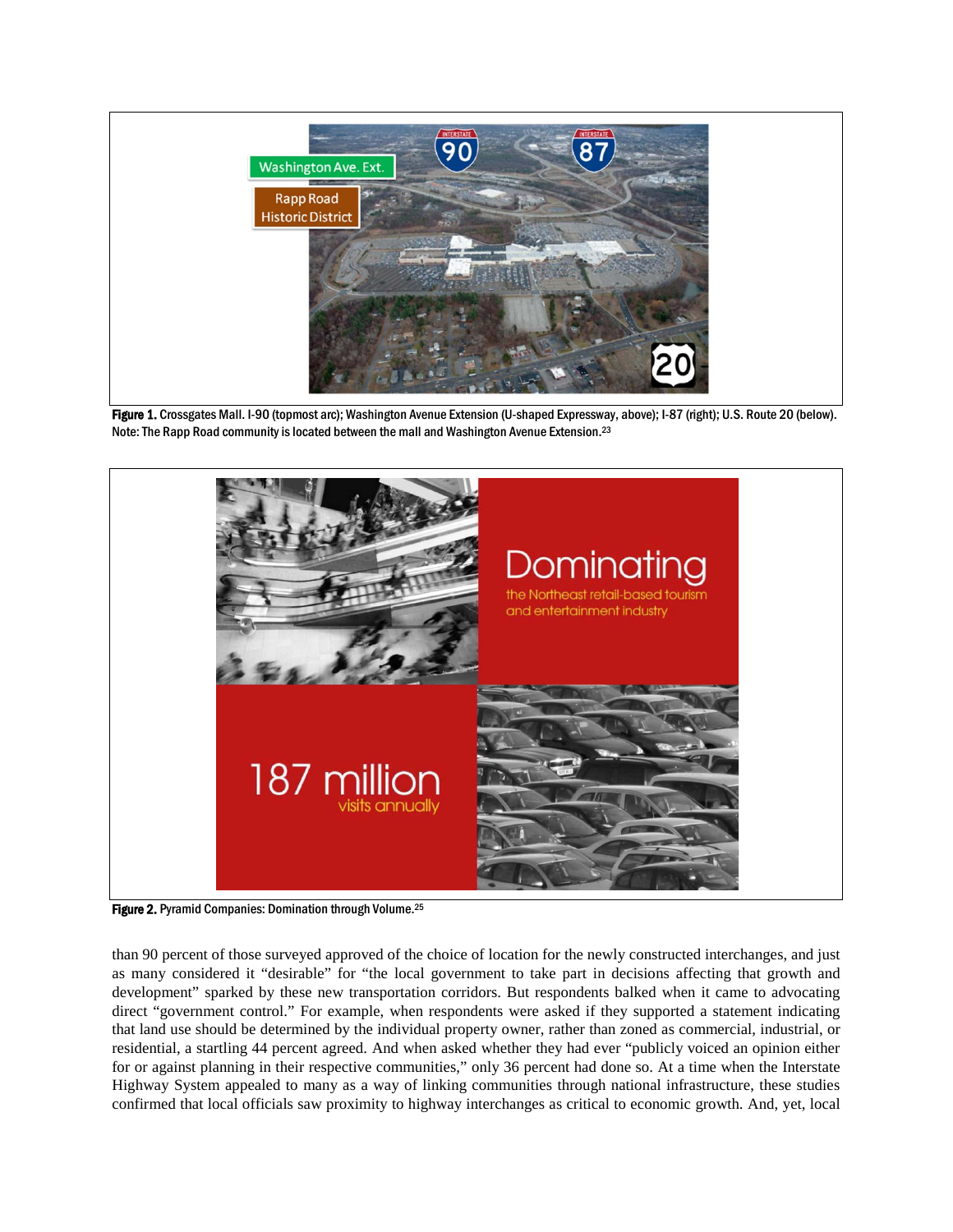officials—ambivalent about government's dictating the pace and character of growth—were reluctant to endorse formal land use policies.<sup>29</sup>

Within a decade, however, such attitudes had changed. *Growth Shapers*, a study released in 1976 by the Council on Environmental Quality, revealed how interchanges had become vehicles for sprawl and decentralization. The land use impact of Interstate development hastened the decline of the compact community, while promoting new development geared toward through traffic: "motels and service stations" or, in the study's words, "garish strip commercial development."<sup>30</sup>

In a way, this was an old complaint. In 1939 Thomas H. MacDonald, Chief of the Bureau of Public Roads (BPR), had issued similar objections to the "unsightly stands" that characterized "ribbon development" alongside existing highways, "catering inefficiently and with little profit to the purchasing power of Americans awheel."<sup>31</sup> MacDonald touted roads featuring limited access as more conducive to the needs of a smoothly running highway economy, and, a generation later, Interstate highways had spurred the replacement of the roadside hot dog stands with a somewhat less transient form of commercial architecture. But, as the authors of *Growth Shapers* indicated, development induced by new highway interchanges created conditions for potentially unchecked growth. Moreover, this growth brought with it a host of secondary costs, ranging from air pollution and waste water issues to traffic delays and car accidents. By the 1970s, "Americans awheel" had come to appreciate the social and environmental costs of sprawl more clearly, and their views on highway economies grew less optimistic.

Again, a Pennsylvania study offers a revealing illustration of the shift in attitudes regarding highway interchange development. A 2000 report prepared for the Pennsylvania Turnpike Commission investigated the prospect of building a direct interchange between I-95 and the Pennsylvania Turnpike (I-276), in order to replace several miles of circuitous surface roads in Bucks County. The crux of the inquiry was whether a new interchange would enhance the region's economy. Since the 1970s, the construction of new interchanges had hinged on finding the right balance between expected economic growth and the sorts of environmental costs identified by the 1976 *Growth Shapers* report. But the authors of the more recent Turnpike Commission study questioned whether growth could be confidently predicted at all. Indeed, they offered a far less sanguine look at the economic impact of interchange development than the authors of the 1966 investigation, in which local officials judged interchange proximity as essential to their community's economic future.

In the post-Interstate era, economic growth was no longer assured. A series of case studies in the Pennsylvania Turnpike Commission report revealed that absent effective zoning and siting decisions, distressed areas might see no economic improvement; in other instances, the development of major interchanges did not develop new economic activity so much as it shifted it from other nearby regions, according to new patterns of accessibility. Of course, "accessibility" was and remained based on the notion that road engineers could "shrink" distances by reducing travel time to new residential developments, office parks, and retail establishments. But while new infrastructural efficiencies promised to collapse huge distances, in fact, they simply invited drivers to contemplate a wider circumference of vehicle miles to travel: precisely the opposite goal envisioned by livable communities initiatives.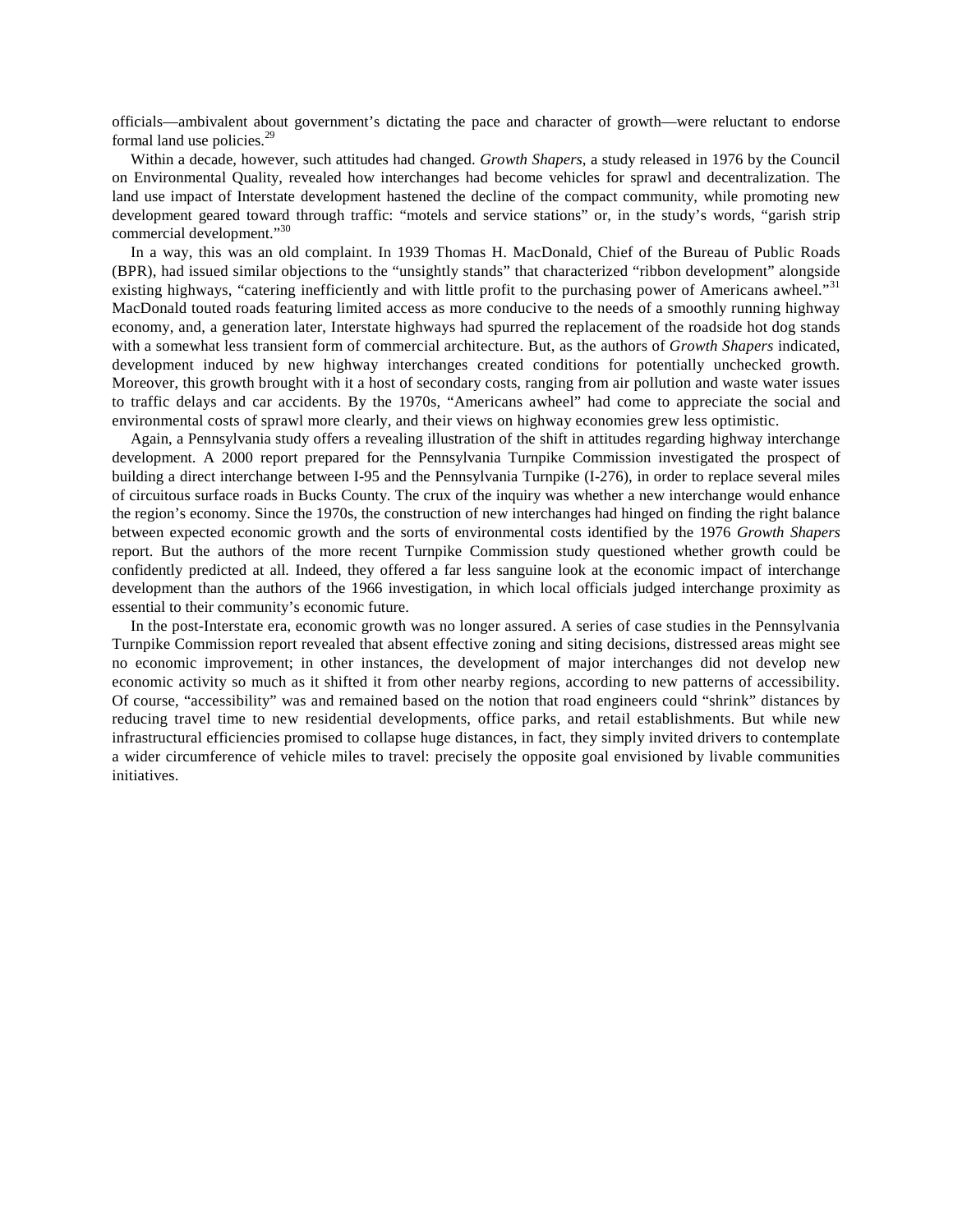

Figure 3. Palisades Center Mall, with direct access to I-87/287, the New York State Thruway.<sup>36</sup>

# The "Towne Centre" and the Urban Expressway

Importantly, the story of Crossgates Mall, with its dedicated Interstate highway service ramps, was not an isolated one.<sup>32</sup> Elsewhere in New York State, the Palisades Center Mall (2.2 million square feet, 22 million annual visits) featured direct ramp service to Palisades Center Drive, offering the same stop-light-free, expressway access. Such development was, moreover, not confined to metropolitan New York. As one Charlotte, North Carolina–based, retail specialist explains, mall construction follows the "outer beltway. . . . As more interchanges are finished, more development appears, including neighborhood centers and power centers." In 1999, another Charlotte-based developer explained that "the most exciting development" was Concord Mills, a regional mall situated on an I-85 exit that handled 20 million cars annually. At 1.8 million square feet, "it's a monster": over four times the size of shopping malls built in Charlotte during the 1960s and 1970s.<sup>33</sup> Starting in 2011, the North Carolina DOT began widening the interstate and adding a second turning lane to ease mall access. [See Figure 3]

Similarly, in 2011 the Wisconsin DOT financed the construction of a \$12-million interchange off I-94, thirty miles west of Milwaukee, to serve an upscale "Town Centre" mall, designed to capture city and suburban residents over an area of 2,800 square miles.<sup>34</sup> And, since 2006, real estate developers in Altoona, Pennsylvania, have sought tenants for Logan Towne Center, an 850,000-square-foot mall with its own dedicated, newly constructed interchange off I-99. Retail destination sites like these often employed cartoon architecture and faux-archaic language: "towne" with an "e" and the Olde English "centre" with an "re." This spelling change served to cover, with a thin veneer of history, contemporary efforts to reverse center and periphery, and to mask the larger failure to see the inherited city as a unique and thus irreplaceable resource.<sup>35</sup> The inherited city was unique, of course, in that it promised a historical and place-based identity, as distinct from the ordered, homogenized, and endlessly interchangeable environs of the private mall. But, perhaps more importantly, the historical city was unique in that, unlike the "Towne Centre" on the urban fringe, the inherited city was truly central. Even as suburban population growth skyrocketed during the late twentieth century, the city retained the potential to provide all the things that proponents of livability policy described as vital to new development: walkability, multiplicity of purpose, social heterogeneity, and opportunities for locally oriented commerce and multimodal transportation.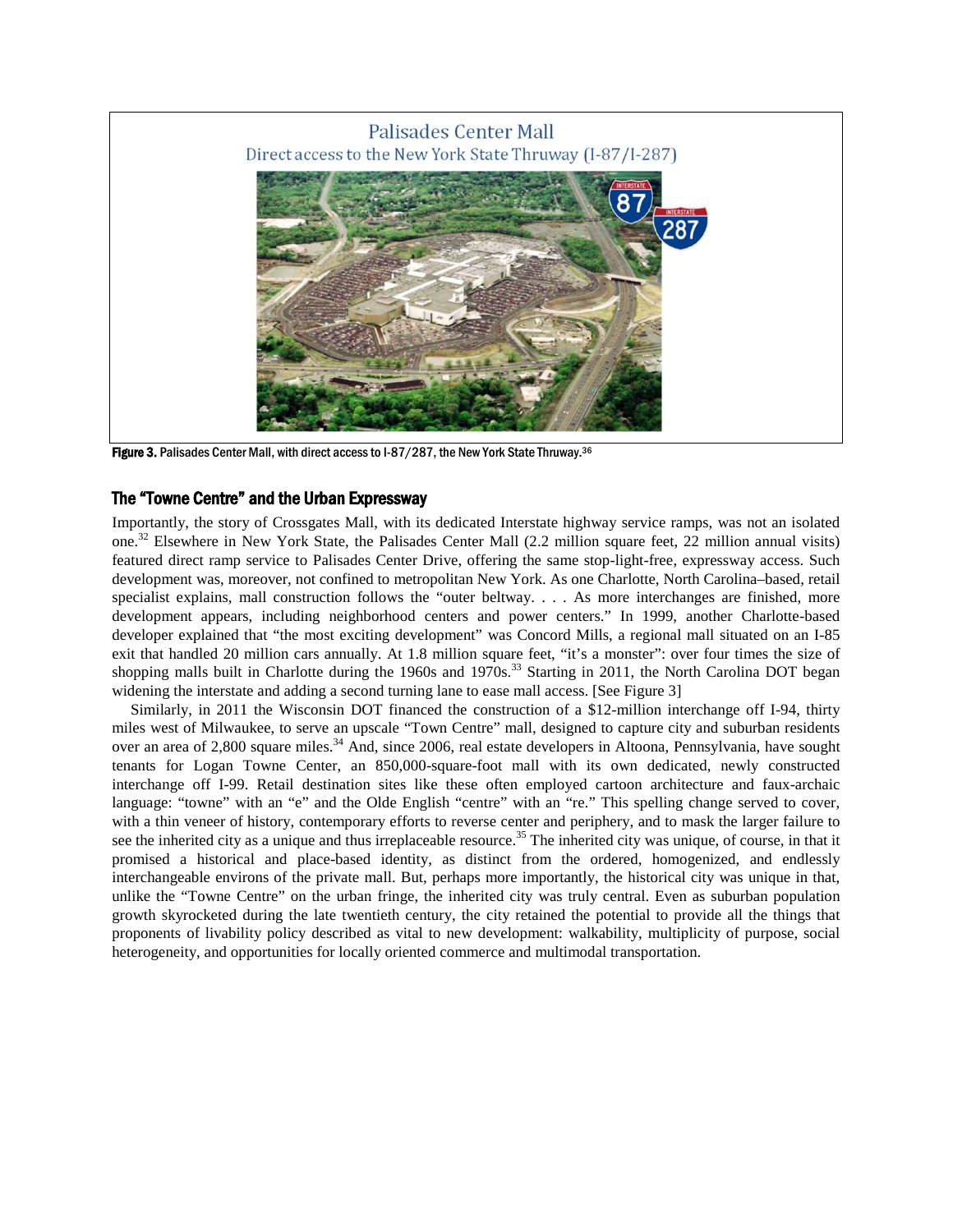

Figure 4. The Palisades Center Mall boasts a thirty-mile radius from which it draws consumers.<sup>38</sup>

This connection between interregional highways and regional shopping centers—and the struggle to direct what Interstate promoter and BPR Chief MacDonald had once called the "purchasing power of Americans awheel"—is not particularly new. Malls and expressways evolved together, and were cut from the same public policy cloth that sought to privilege mobility (especially automobility) and travel "efficiency" above all else. The same 1950s real estate transactions that allowed officials at the New York State Thruway Authority to purchase acreage in Westchester for a new expressway also entailed the sale of land to the developers of the Cross County Center, one of the nation's first open-air shopping malls. Westchester County officials worried then that the mall would be like an "atom bomb" attack on local merchants. Echoing this imagery a half century later, the Palisades Center Mall's map depicted a bull's eye over the mall, with ever-widening rings describing the thirty-plus-mile radius from which it draws its customers. Such imagery bears an eerie resemblance to Cold War maps, plotting the circumferential reach of nuclear fallout. The construction of the Oak Street Connector in New Haven in the late 1950s prompted similar reversals of urban and suburban fortunes. And the list goes on. The only contemporary difference is that now superregional malls draw commerce away not just from downtowns but from an older generation of "dead malls" as well. $37$  [See Figure 4]

The thrust of this essay is surely indicative of the way that I too am using livability as a normative vision of what the "good city" looks like. Yet, if the modern pursuit of "livability" is to be truly meaningful, it must be composed of more than a series of best practices, such as the innovative interchange redesigned for the town center at Daniel Island, in Charleston, South Carolina. Engineers in the South Carolina DOT proposed a traditional cloverleaf; the town's planning team instead suggested bending the access roads through the town center to integrate traffic flow. At first, state highway officials resisted the design change because they were accustomed to self-contained (and thus completely state-controlled) interchanges. They yielded only when they realized the less conventional plan was also significantly more economical. Still, the Daniel Island interchange was an exceptional case, while more costly, "patchwork" livability initiatives face resistance and are often the first to fall to budget cuts.<sup>39</sup> Meanwhile, between 2009 and 2013, Federal Highway Administration funding for "shovel-ready" projects, such as the widening of Interstates, continued to promote the dominance of highway-driven economies.

It is precisely these more widely adopted models of Interstate highway development that are most alarming: edge city flyover ramps feeding directly into retail supercenters adjacent to massive warehouses, such as the one built in Woburn, Massachusetts, on I-93. Constructed in the late 1990s, at a time when almost all of Massachusetts's federal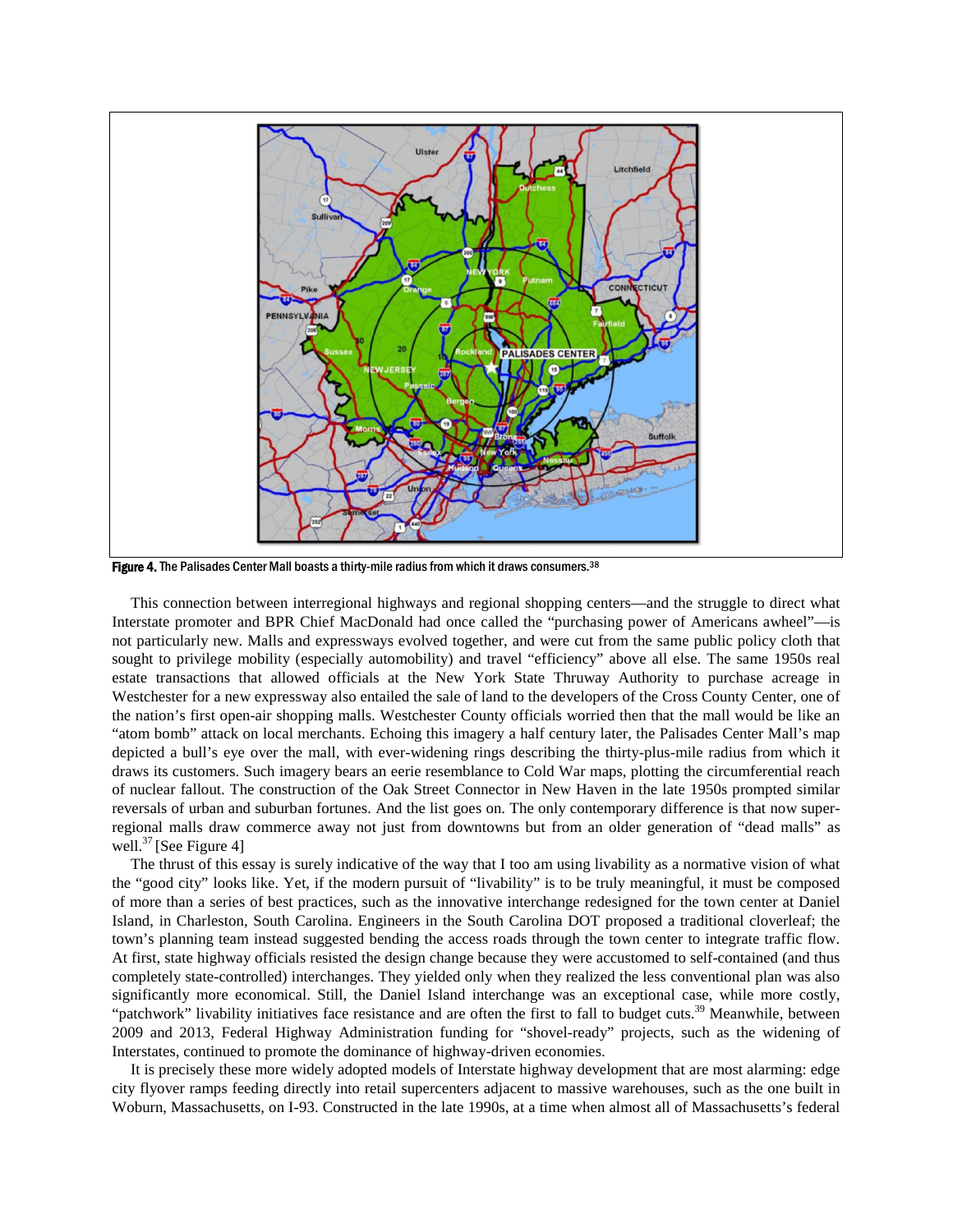transportation dollars were siphoned off by Boston's Central Artery/Tunnel project, this particular interchange was built as part of a Superfund cleanup, featured in the book and film *A Civil Action*. <sup>40</sup> It included a transportation hub as well as a regional shopping center. While the rail facility extended North Shore transit opportunities, the new highway interchange fed directly into the Commerce Way shopping district, anchored by a Target discount retailer and a Lowe's home improvement store. Store owners capitalized on this ease of access to expand their consumer base, and by 2005 the Lowe's store had become the most profitable in the state. Similarly, engineers at the Alabama Department of Transportation coordinated construction of a new I-459 flyover leading to the 1.6-million-squarefoot, upmarket Riverchase Galleria in a Birmingham suburb. When the ramp opened in 2002, judges for the *Birmingham Business Journal* voted it the "New Construction Deal of the Year." They praised the \$28.7-million interchange—funded by the city, state, FHWA and the mall owner—for "dropping southbound traffic off at the Galleria's back door."<sup>41</sup>

Though Interstate highways are owned and operated by state departments of transportation, 2010 FHWA policy dictated that the construction or redesign of an interchange was a federal decision, subject to federal standards and extensive reporting requirements. The engineers who designed these standards wanted to ensure that proposed interchanges were integrated into statewide transportation improvement plans and respected a "hierarchy of movement" that "supports the role of the Interstate System as a thoroughfare for high-speed, high-volume, and longhaul travel, and not for local access between adjacent areas."<sup>42</sup> FHWA policy thus required agency officials to review new points of Interstate access from a traffic flow standpoint that emphasized geometric design and operational standards rather than economic impact, which, they reasoned, was outside their purview.<sup>43</sup>

When private developers sought new interchange proposals, FHWA policy again focused principally on engineering design, requiring that state DOTs ensure that builders pledged to handle non-interchange improvements essential to the efficient functioning of the interchange itself.<sup>44</sup> Recognizing that "private involvement in transportation improvements . . . [was] increasing," Connecticut DOT officials utilized this "private development" requirement to promote greater public–private coordination of transportation improvements. While insisting that "the intent of this requirement . . . [was] not to try to control developers and their plans through the Department [of Transportation], which have no such direct powers," state transportation officials explained that "when private development is clearly the driving force behind the need for access, it is only reasonable that the Department and the developer work closely together in order to develop the access to achieve mutual benefits with minimal adverse impact on the Interstate travelers." Connecticut state officials speculated that private developers might offer "ride sharing incentives or even assist in providing transit facilities." But state officials admitted that their primary goal was "to accomplish any coordination that might be possible, even if it is only to know what each is doing and when."<sup>45</sup> Given the advantages that accrued to private developers operating at the site of new interchanges, state and federal officials set the cost of cooperation—coordinated construction and adherence to federal engineering standards—remarkably low.

A plan for an interchange redesign in Provo, Utah, revealed how easy it was for ostensibly objective technical analysis to subvert livability goals. In October 2011, as part of his job creation programming, President Obama approved the West Side Connector as one of fourteen federal projects slated for expedited review and permitting. The West Side Connector would link I-15 to Provo's airport, located several miles west of the city. Final route determination hinged in part on an interchange that served the Provo Towne Centre Mall, located on the city's southwest perimeter. FHWA officials supported the development of a direct, expanded interchange between I-15 and the West Side Connector in order to meet "driver expectations" of "system linkage." They dismissed a competing Center Street Alternative that would have enhanced the local road network and directed traffic toward Provo's central business district. In rejecting this pro-downtown alternative, they cited the potential costs to Home Depot, "one of the businesses intended to benefit from the increased system linkage and connectivity of the Proposed Project." At issue was the taking of 0.9 acres of a parking lot via eminent domain and the reduction of "mall visibility" from the Interstate. The report raised concerns about the loss of tax revenue from Home Depot, but failed to consider the tax revenue impact contingent on downtown Provo's economic fortunes.

Downtown supporters had tried in vain to force a reconsideration of the West Side Connector. In a December 2011 memorandum, officials at the United States Army Corps of Engineers (USACE) endorsed the pro-downtown "Center Street Alternative." They based their support on a more comprehensive consideration of Provo's locally adopted "livability standards." In 2011 city officials had passed these standards to minimize the impact of "high-speed" facilities on residential neighborhoods and decrease overall traffic volume. When engineers at the FHWA Utah division issued a Record of Decision on the project in January 2012, they informed USACE engineers that such issues were "secondary."<sup>46</sup> Thus, FHWA decision makers privileged the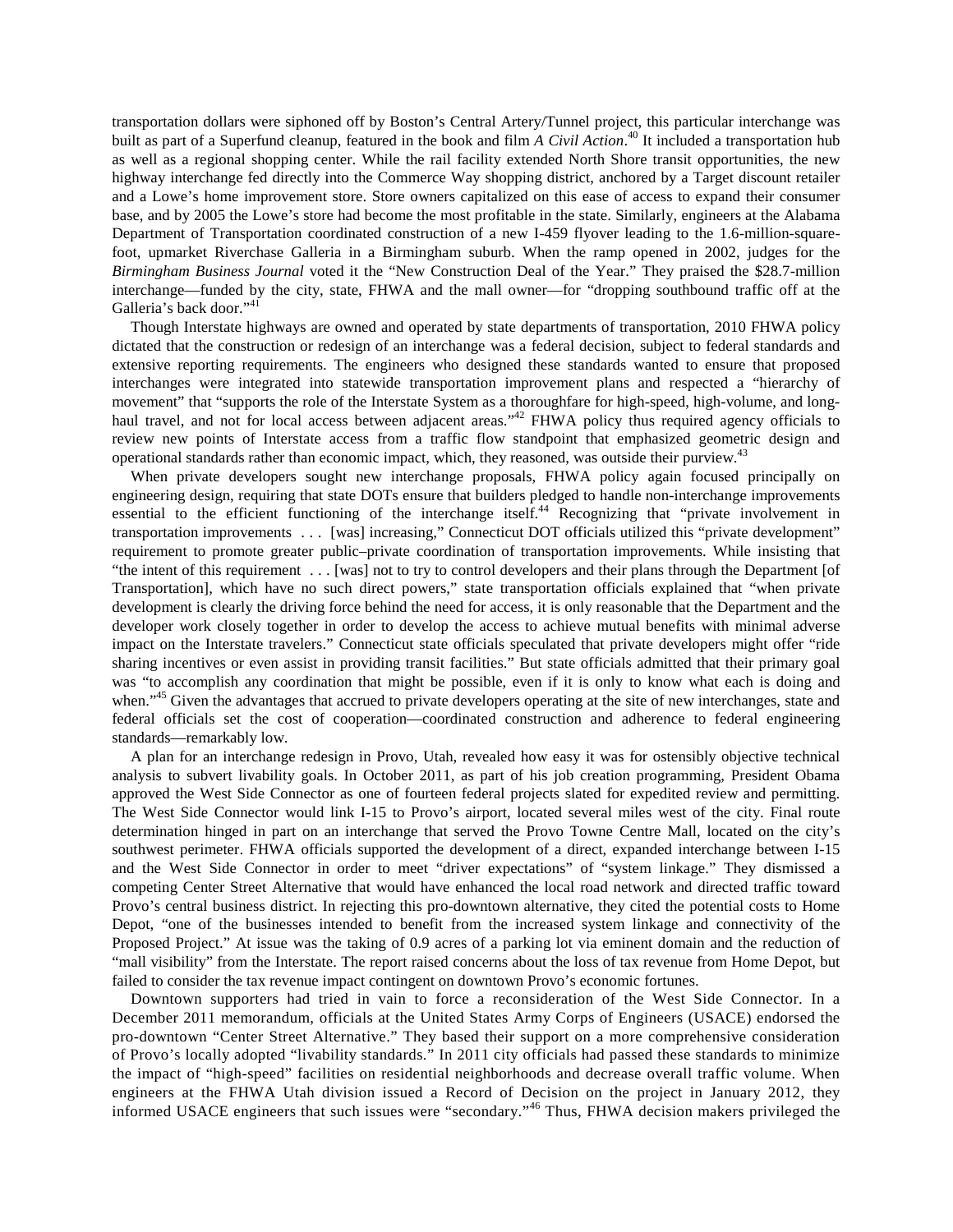high-speed connectivity and interlinked systems that characterized Interstate highway travel, while large-scale, regionally oriented shopping malls situated at interchanges on the city's margins continued to reap economic benefits.

As the Provo case and other examples in this article illustrate, these contemporary highway design and location practices, supported by developers and stubbornly resistant to planning reform, undermined the livable community LaHood envisioned.<sup>47</sup> Thwarted by a continued commitment to policies that worked at cross purposes to the goals of livability, DOT officials failed to "realign" highways *and* highway policy in more congruent ways. Had federal officials been serious about challenging auto dependency and linking transportation, housing, energy, and environmental policy goals, then policy makers and planners would have had to directly confront historic development patterns that the Interstate highway system had long fostered.<sup>48</sup> As part of that confrontation, transportation officials would have to undertake a more careful reckoning of the costs of highway economies to livable communities.

#### Acknowledgments

For their advice and encouragement in the preparation of this piece, the author thanks Roger Biles, Marjorie Feld, Owen Gutfreund, Raymond Mohl, Edward Muller, and Mark Rose. The author gratefully acknowledges support for conference travel from Johnson & Wales University's Faculty Development Fund.

#### Declaration of Conflicting Interests

The author declared no potential conflicts of interest with respect to the research, authorship, and/or publication of this article.

## Funding

The author received no financial support for the research, authorship, and/or publication of this article.

#### Notes

1. "The Role of FHWA Programs in Livability: State of the Practice," Report commissioned by the US Department of Transportation, Federal Highway Administration, March 21, 2011. [Online: http://www.fhwa.dot.gov/livability/state\_of\_the\_practice\_summary/research2011.pdf].

2. Ronald D. Utt, "Obama Busts the Budget for Amtrak and 'Livability,'" Op-Ed in the *Washington Examiner*, March 2, 2011, http://washingtonexaminer.com/opinion/op-eds/2011/03/obama-busts-budget-amtrak-and- %E2%80%98livability%E2%80%99/39234; George F. Will, "Ray LaHood, Transformed: Secretary of Behavior Modification," *Newsweek*, May 15, 2009, http://www.thedailybeast.com/newsweek/2009/05/15/ray-lahood-transformed.html; Kaid Benfield, "US Housing and Transportation Secretaries announce Groundbreaking Partnership for Sustainable Communities," blog post in *Switchboard: National Resources Defense Council*, March 19, 2009, http://switchboard.nrdc.org/blogs/kbenfield/us\_housing\_and\_transportation.html.

- 3. Josh Voorhees, "A Southern Success Story for Public Transportation Offers Lessons in Livability," *New York Times*, April 5, 2010, http://www.nytimes.com/gwire/2010/04/05/05greenwire-a-southern-success-story-for-public-transporta-52742.html.
- 4. "The Role of FHWA Programs in Livability."
- 5. On the promotion of long-haul trucking, see Shane Hamilton, *Trucking Country: The Road to America's Wal-Mart Economy* (Princeton, NJ: Princeton University Press, 2008).
- 6. On livability, see: Vukan R. Vuchic, *Transportation for Livable Cities* (New Brunswick, NJ: Center for Urban Policy Research, 1999); Jonathan Barnett, *Redesigning Cities: Principles, Practice, Implementation* (Chicago: APA Planners Press, 2003); David Porter and Chester L. Mirsky, *Megamall on the Hudson: Planning, Wal-Mart and Grassroots Resistance* (Victoria, British Columbia: Trafford Publishing, 2003); David K. Hamilton, Laurie Hokkanen, and Curtis Wood, "Are We Still Stuck in Traffic?," in *Urban and Regional Policies for Metropolitan Livability*, ed. David K. Hamilton and Patricia S. Atkins (Armonk, NY: M.E. Sharpe, 2008) 266–95; Bishwapriya Sanyal, Lawrence J. Vale, and Christina D. Rosan, eds., *Planning Ideas That Matter: Livability, Territoriality, Governance and Reflective Practice* (Cambridge, MA: MIT Press, 2012).
- 7. Christopher Wells, *Car Country: An Environmental History* (Seattle, WA: University of Washington Press, 2013), 270–93.
- 8. Michael R. Fein, "Interstates," *Oxford Encyclopedia of Political, Policy and Legal History* (New York: Oxford University Press, 2012).
- 9. Gabe Rousseau, FHWA Office of Human Environment, "FHWA Livability Overview," FHWA Webinar, [http://www.environment.fhwa.dot.gov/ecological/eco\\_webinar\\_livability.pdf.](http://www.environment.fhwa.dot.gov/ecological/eco_webinar_livability.pdf)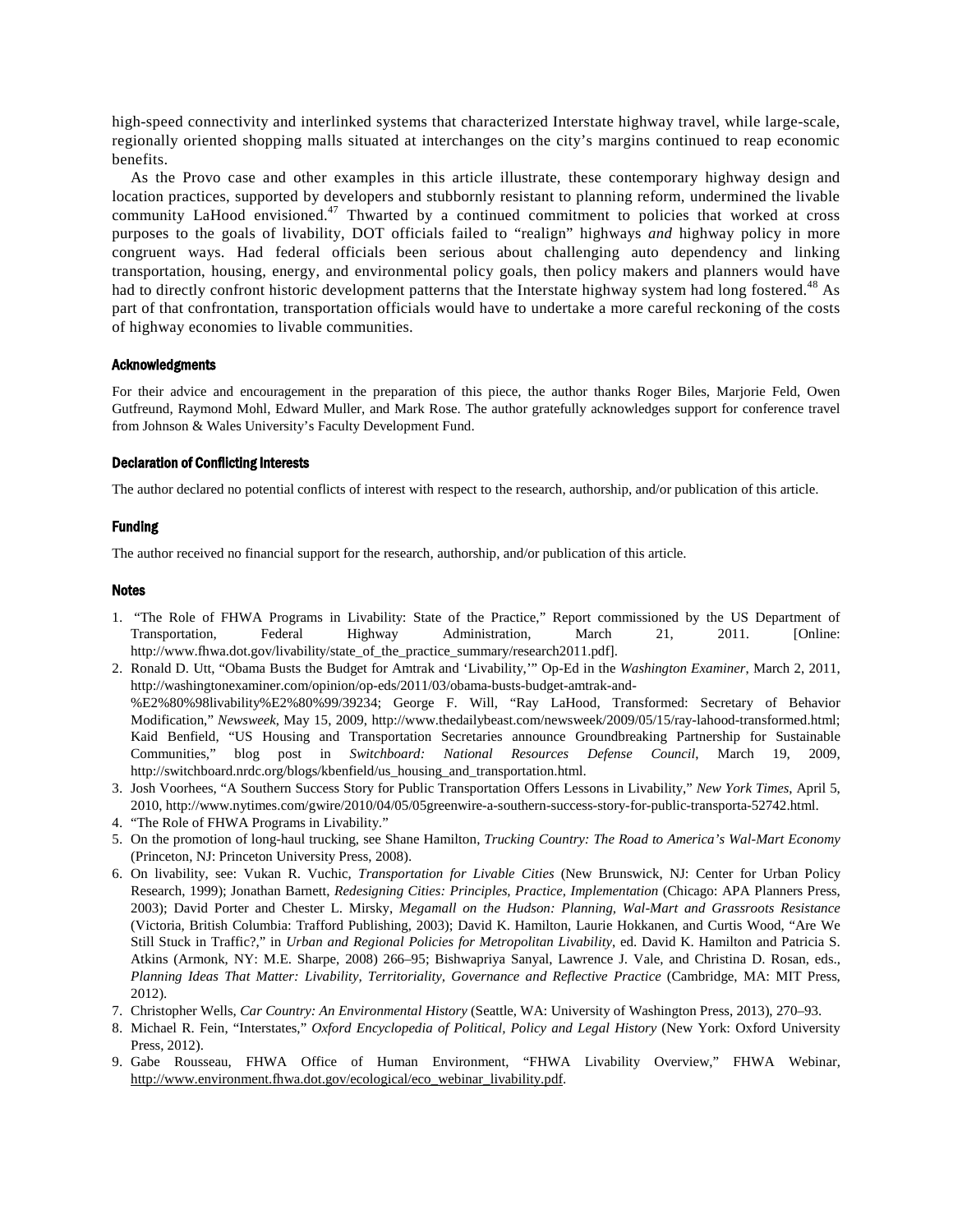- 10.On the cost of the Interstate Highway System, see FHWA, "Dwight D. Eisenhower National System of Interstate and Defense Highways," http://www.fhwa.dot.gov/programadmin/Interstate.cfm (accessed May 7, 2012).
- 11.Jimmy Earl Carter, *Public Papers of the Presidents of the United States, Jimmy Carter* (National Archives and Records Service, Office of the Federal Register, Government Printing Office, 1978), 590.
- 12.Elizabeth E. Fischer, "The Federal Transportation Livability Initiative—Building Livable Communities for the 21st Century," *Public Roads* 63 (May/June 2000): 6, http://www.fhwa.dot.gov/publications/publicroads/00mayjun/liability.cfm; "Building Livable Communities: A Report from the Clinton-Gore Administration," June 2000, http://www.smartgrowth.org/pdf/report2knew.pdf.
- 13.Dennis Judd and Todd Swanstrom, *City Politics: The Political Economy of Urban America*, 5th ed. (New York: Pearson Longman, 2006), 190; Roger Biles, *The Fate of the Cities: Urban America and the Federal Government, 1945-2000* (Lawrence, KS: University Press of Kansas, 2011).
- 14. Biles, *Fate of the Cities*.
- 15.Harm Kaal, "A Conceptual History of Livability," *City* 15, no. 5 (2011): 532–47. See also Bradshaw Hovey, "In Search of Livability," review essay in *Journal of Urban History* 34 (2008): 552.
- 16.On Pyramid Companies' ill-fated efforts in Burlington, Vermont, and development in Saratoga, New York, see James Howard Kunstler, *The Geography of Nowhere: The Rise and Decline of America's Man-Made Landscape* (New York: Free Press, 1993).
- 17.Kunstler, *Geography of Nowhere*; "Albany's Gateway to the World: Hudson River Key Part of City's Heritage," *Albany Times Union*, July 6, 1986; "Pyramid Companies—Company History," [http://www.fundinguniverse.com/company](http://www.fundinguniverse.com/company-histories/Pyramid-Companies-Company-History.html)[histories/Pyramid-Companies-Company-History.html.](http://www.fundinguniverse.com/company-histories/Pyramid-Companies-Company-History.html) See also Stephanie Dyer, "Markets in the Meadows: Department Stores and Shopping Centers in the Decentralization of Philadelphia, 1920–1980," *Enterprise and Society* 3, no. 4 (2002): 606–12.
- 18.Jennifer A. Lemak, *Southern Life, Northern City: The History of Albany's Rapp Road Community* (Albany: State University of New York Press, 2008); Toni Toczylowski, "10 Land Owners are Key to Road," *Albany Times Union*, September 29, 1987; Nancy Hass, "Now, the Malling of Saratoga County," *Albany Times Union* October 5, 1986; Pamela Newkirk, "Building Rise Spurs Road Study," *Knickerbocker News*, June 20, 1986; Gary Sheffler, "Businesses May Have to Pay to Untangle Wolf Road Snarl," *Knickerbocker News*, May 30, 1986; Nancy Hass, "Strip Malls Back in Style: New Lifestyle of Women Tied to Shopping Change," *Albany Times Union*, April 16, 1986; Pamela Newkirk, "Guilderland Complaints Spark Detour Route Shift," *Knickerbocker News*, April 3, 1986.
- 19.The following year, Pyramid Companies became embroiled in an election year graft scandal after illegally funneling hundreds of thousands of dollars (in contravention of \$1,000 donation caps) to pro-mall candidates in Poughkeepsie, New York, where the company required a change in zoning ordinances to build another mall.
- 20.Biles, *Fate of the Cities*.
- 21.For a similar story of developer-sponsored interchange expansion, see Owen Guttfreund's discussion of Denver and the Joint Southeast Public Improvement Authority, in *Twentieth-Century Sprawl* (New York: Oxford University Press, 2004), 106.
- 22.Steve Wray, Pennsylvania Economy League, and Susan Moses and Glen Weisbrod, Economic Development Research Group, "The Development Impacts of Highway Interchanges in Major Urban Areas: Case Study Findings," April 2000, 3, [http://www.edrgroup.com/library/highways/.](http://www.edrgroup.com/library/highways/)
- 23.Crossgates Mall Factsheet, 2012[, http://www.pyramidmg.com/index.php?page=crossgates-mall.](http://www.pyramidmg.com/index.php?page=crossgates-mall)
- 24. "County Route 156 Fuller Road/Washington Avenue Intersection Reconstruction Project," [http://www.albanycounty.com/dpw/public-meeting-docs.asp?id=2734.](http://www.albanycounty.com/dpw/public-meeting-docs.asp?id=2734)
- 25.'Pyramid Companies" website[, http://www.pyramidmg.com/index.php.](http://www.pyramidmg.com/index.php)
- 26.M. Jeffrey Hardwick, *Mall Maker: Victor Gruen, Architect of an American Dream* (Philadelphia: University of Pennsylvania Press, 2004), 1, 91. See also Brian Ladd, *Autophobia: Love and Hate in the Automotive Age* (Chicago: University of Chicago Press, 2008); and Wells, *Car Country*.
- 27.Lizabeth Cohen, *A Consumers' Republic: The Politics of Mass Consumption in Postwar America* (New York: Knopf, 2003); Cohen, "From Town Center to Shopping Center: The Reconfiguration of Community Marketplaces in Postwar America," *American Historical Review* 101 (October 1996): 1050–81. See also Richard Longstreth, *City Center to Regional Mall: Architecture, the Automobile and Retailing in Los Angeles, 1920-1950* (Cambridge, MA: MIT Press, 1997); Dyer, "Markets in the Meadows," *Enterprise and Society* (2002).
- 28.Wells, *Car Country*, 270–93.
- 29.John R. Maiolo, ed., "Highways and Communities" (University Park: Pennsylvania University Press, 1966).
- 30."Growth Shapers: The Land Use Impacts of Infrastructure Investments," report prepared for the Council on Environmental Quality by Urban Systems Research & Engineering, 1976; on roadside architecture, see John A. Jakle and Keith A. Sculle, *Motoring: The Highway Experience in America* (Athens, : Georgia University Press, 2008).
- 31."Toll Roads and Free Roads," Public Roads Administration (Washington, D.C., 1939), 107.
- 32.On the close connection between new interstate construction and recent mall expansion, see David Koch, "A Welcome Addition," *Retail Traffic*, September 2005; Renee DeGross, "Uncommon Field," *Retail Traffic*, April 2006; n.a., "Prince George's County Lays the Groundwork for New Businesses," *Retail Traffic*, December 2004; Dora Johnson, "A Retail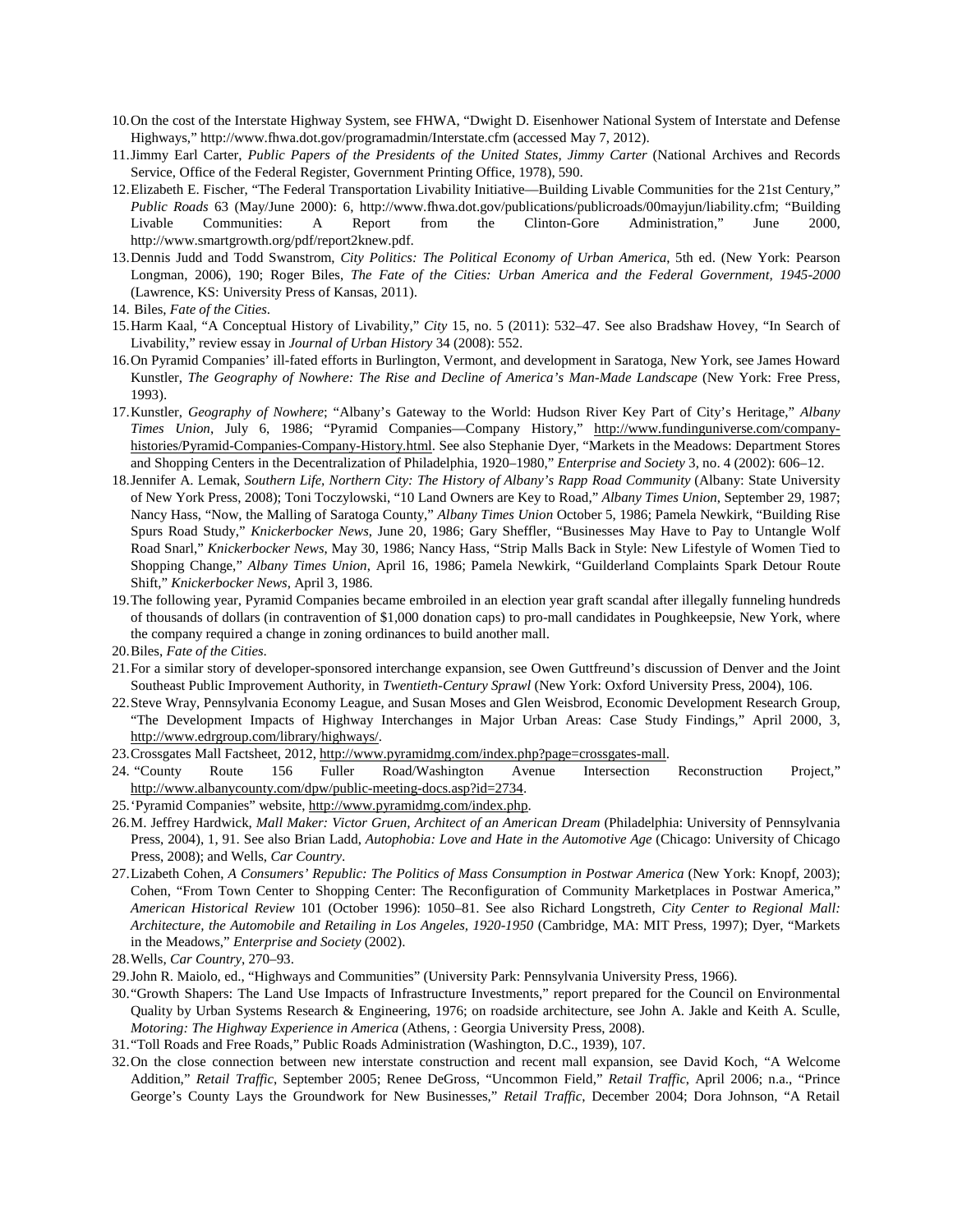Revival in the Carolinas," *Shopping Center World*, March 2000; James Murdock, "Southern Sprawl: Developers are Bullish on the I-85 Corridor," *Retail Traffic*, October 2006; Jeff Pape, "A TAD Different," *Retail Traffic*, June 2004; Beth Mattson, "On the Fast Track," *Shopping Center World*, November 1998; Michael Fickes, "Redeveloping the Mid-Atlantic," *Shopping Center World*, February 2000.

- 33.Michael Fickes, "Southeast Riding Strong Demographic Wave," *Shopping Center World*, October, 1999. On shopping mall construction in Charlotte in the 1960s, see Thomas W. Hanchett, "U.S. Tax Policy and the Shopping-Center Boom of the 1950s and 1960s," *American Historical Review* 101 (1996): 1082–110.
- 34.Andrea Budde, Highway P Interchange to Open by Thanksgiving," *Living Lake Country*, November 23, 2011, [http://www.livinglakecountry.com/kettlemoraineindex/news/hwy-p-interchange-to-open-by-thanksgiving-ii35i8k-](http://www.livinglakecountry.com/kettlemoraineindex/news/hwy-p-interchange-to-open-by-thanksgiving-ii35i8k-134392343.html)[134392343.html;](http://www.livinglakecountry.com/kettlemoraineindex/news/hwy-p-interchange-to-open-by-thanksgiving-ii35i8k-134392343.html) Joe Taschler, "Work Set on Pabst Farms Interchange," *Milwaukee-Wisconsin Journal Sentinel*, March 6,
- 2011, [http://www.jsonline.com/business/](http://www.jsonline.com/business/117498498.html)
- [117498498.html.](http://www.jsonline.com/business/117498498.html)
- 35. On developments in Altoona, Penn., see "Logan Town Centre," [http://www.logantowncentre.net/](http://www.logantowncentre.net/Site_plans.htm) Site plans.htm. On "cartoon architecture" and other efforts to mask big box development, see Kunstler, *Geography of Nowhere* and Dolores Hayden, *Building Suburbia: Green Fields and Urban Growth, 1820-2000* (New York: Pantheon, 2003), esp. 165–80.
- 36. Palisades Center Mall, "Fact Sheet," 2012[, http://www.pyramidmg.com/index.php?page=palisades-center.](http://www.pyramidmg.com/index.php?page=palisades-center)
- 37.Michael R. Fein, *Paving the Way: New York Road Building and the American State, 1880-1956* (Lawrence: Kansas University Press, 2008), 214–16; Robert A. Dahl, *Who Governs?: Democracy and Power in an American City*, 2nd ed. (New Haven, CT: Yale University Press, 2005). On the various tiers of malls (neighborhood, community, regional, and superregional), see Margaret Crawford, "The World in a Shopping Mall," in *Variations on a Theme Park: The New American City and the End of Public Space*, ed. Michael Sorkin (New York: Hill and Wang, 1992), 7.
- 38.Palisades Center Mall, "Fact Sheet."
- 39.Another example can be found on I-277 in Charlotte, North Carolina ("The Role of FHWA Programs in Livability"). Other mitigating land use strategies have been proposed as well, such as zoning only the quadrant of an interchange closest to downtown for commercial development.
- 40.Jonathan Harr, *A Civil Action* (New York: Random House, 1996). On edge cities, see Joel Garreau, *Edge City: Life on the New Frontier* (New York: Doubleday, 1991).
- 41.Delores Hayden, *A Field Guide to Sprawl* (New York: Norton, 2006). On the I-93 interchange in Woburn, Massachusetts, see Richard Kindleberger, "Target Plans to Open Woburn Store; Project on Ex-Superfund Site Part of Chain's Northeast Expansion Plan," *Boston Globe*, June 14, 1997; Thomas C. Palmer, Jr., "I-93 Interchange Dedicated; Woburn Project Is Part of EPA Cleanup," *Boston Globe*, October 10, 2000; Anthony Flint, "Improved Roads Lead to Sprawl," *Boston Globe*, December 9, 2001; Linda Tucci, "Woburn Cleans Up; Taxes Roll in from Businesses on and Around a Former Superfund Site, Helping the City to Remove a Dirty Stigma," *Boston Globe*, February 2, 2005. On the I-459 interchange in Hoover, Alabama, see Gilbert Nicholson, "I-459 Flyover at the Galleria Unsnarls Traffic around the Mall," *Birmingham Business Journal*, March 9, 2003; n.a., "The Southeast's New Metropolis," *Retail Traffic*, February 2003.
- 42.U.S. Department of Transportation, Federal Highway Administration, Office of Infrastructure, "Interstate System Access Informational Guide," August 2010, [http://www.fhwa.dot.gov/design/](http://www.fhwa.dot.gov/design/interstate/pubs/access/access.pdf) [interstate/pubs/access/access.pdf.](http://www.fhwa.dot.gov/design/interstate/pubs/access/access.pdf) FHWA policy has required Interchange Justification Reports since 1990 and updated its requirements in 1998 and 2010. According to a 2009 FHWA statement in the Federal Register, "The Interstate System is a critical element providing a network of limited access freeways which facilitate the distribution of virtually all goods and services across the United States. The Interstate System also influences the mobility and safety of people and goods by providing access to local highways and a network of public streets. As a result, it is in the national interest to preserve and enhance the Interstate System to meet the needs of the surface transportation system of the United States for the 21st century." U.S. Department of Transportation, Federal Highway Administration, "Access to the Interstate System," *Federal Register*, 74, 165 (Thursday, August 27, 2009): 43743–46[, http://www.gpo.gov/fdsys/pkg/FR-2009-08-27/html/E9-20679.htm.](http://www.gpo.gov/fdsys/pkg/FR-2009-08-27/html/E9-20679.htm)
- 43. Federal Highway Administration Connecticut Division, "Policy and Procedures for New or Revised Interstate Access<br>Approval in Connecticut," May 2009, http://www.ct.gov/dot/lib/dot/plng Approval in Connecticut," May 2009, http://www.ct.gov/dot/lib/dot/plng [plans/highway\\_access\\_mod/fhwa\\_-\\_access\\_mod\\_policy\\_and\\_procedures\\_fhwa\\_web\\_8-25-09.pdf.](http://www.ct.gov/dot/lib/dot/plng_plans/highway_access_mod/fhwa_-_access_mod_policy_and_procedures_fhwa_web_8-25-09.pdf)
- 44.Federal Highway Administration Colorado Division, "Guidance for the Preparation of a FHWA Interstate Access Request," August 2001, [http://www.fhwa.dot.gov/codiv/accessrequest.htm.](http://www.fhwa.dot.gov/codiv/accessrequest.htm)
- 45.Federal Highway Administration Connecticut Division, "Policy and Procedures for New or Revised Interstate Access Approval in Connecticut," May 2009.
- 46.Federal Highway Administration Utah Division, "Record of Decision, West Side Connector, Provo, Utah," January 4, 2012, [http://provowestsideconnector.com/pdfs/record\\_decision\\_executed\\_0112.pdf;](http://provowestsideconnector.com/pdfs/record_decision_executed_0112.pdf) Provo City Master Transportation Plan, Chapter 2,  $2^{\circ}$   $\text{Policy}$  Statements,"  $\frac{\text{http://www.provo.org/}}{\text{http://www.provo.org/}}$  $\frac{\text{http://www.provo.org/}}{\text{http://www.provo.org/}}$  $\frac{\text{http://www.provo.org/}}{\text{http://www.provo.org/}}$ [userfiles/downloads/council/mtp\\_chapter\\_2.pdf;](http://www.provo.org/userfiles/downloads/council/mtp_chapter_2.pdf) Provo West Side Connector, EIS Phase Documents, "1.0 Purpose and Need for the Proposed Alternatives," and "Appendix D: Detailed Analysis of a Center Street Conceptual Alternative,"